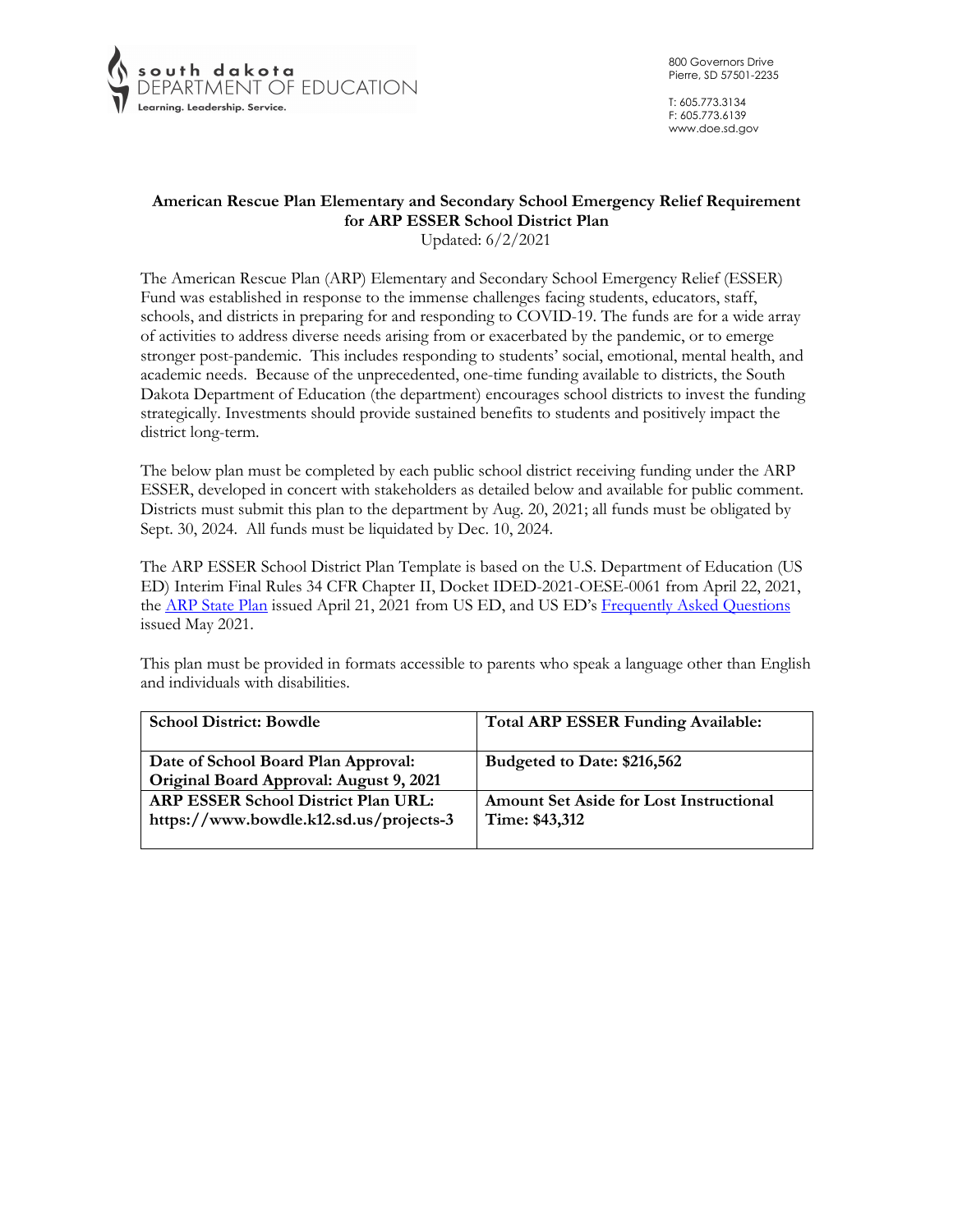# **Prevention and Mitigation Strategies**

1. Describe how the funds will be used to implement prevention and mitigation strategies that are, to the greatest extent practicable, consistent with the most recent Centers for Disease Control and Prevention (CDC) guidance on reopening schools. Please insert NA if a category is not applicable to your plan.

| <b>Narrative</b>                                          | Approximate<br><b>Budget</b> |
|-----------------------------------------------------------|------------------------------|
| Overview: $N/A$                                           |                              |
| <b>Equipment and/or Supplies</b>                          |                              |
| <b>Additional FTE</b>                                     |                              |
| <b>Other Priorities Not Outlined Above</b>                |                              |
| <b>Total Approximate Budget for Mitigation Strategies</b> |                              |

# **Academic Impact of Lost Instructional Time**

2. Describe how the school district will use the funds it reserves (i.e., at least 20 percent of funding) under section  $2001(e)(1)$  of the ARP Act to address the academic impact of lost instructional time through the implementation of evidence-based interventions (please see U.S. Department of Education's FAQ A-10 and C-2; districts may also consult the department's Evidence Based Practices Template found under Documents/Resources here). This can include summer learning, extended school day, comprehensive afterschool programs, or extended school year. Please insert NA if a category is not applicable to your plan.

| <b>Narrative</b>                                                                         | Approximate<br><b>Budget</b> |
|------------------------------------------------------------------------------------------|------------------------------|
| Overview: The 20 percent set-aside funds will be used to re-vamp our curriculum to meet  |                              |
| the needs of our student body from making easy transitions from in-person learning to an |                              |
| online learning environment. We want to make sure that the LEA is prepared to make       |                              |
| seamless transitions in education learn similar to March 2020.                           |                              |
|                                                                                          |                              |
| Specific Evidence-Based Interventions (eg., curriculum, assessments)                     | \$44,000                     |
| Gathering an on line change in curriculum that supports materials for both               |                              |
| in-person and online learning materials from curriculum vendors for both                 |                              |
| ELA and Math and subject content.                                                        |                              |
| Opportunities for Extended Learning (eg., summer school, afterschool)                    |                              |
|                                                                                          |                              |
|                                                                                          |                              |
| <b>Equipment and/or Supplies</b>                                                         | \$5,000                      |
| Math and ELA curriculum supplements that help all students that are GAP                  |                              |
| and non-GAP students. We may need additional supplements for learning                    |                              |
| loss that may result in online learning and student disengagement not                    |                              |
| based on choice, but by family expectations.                                             |                              |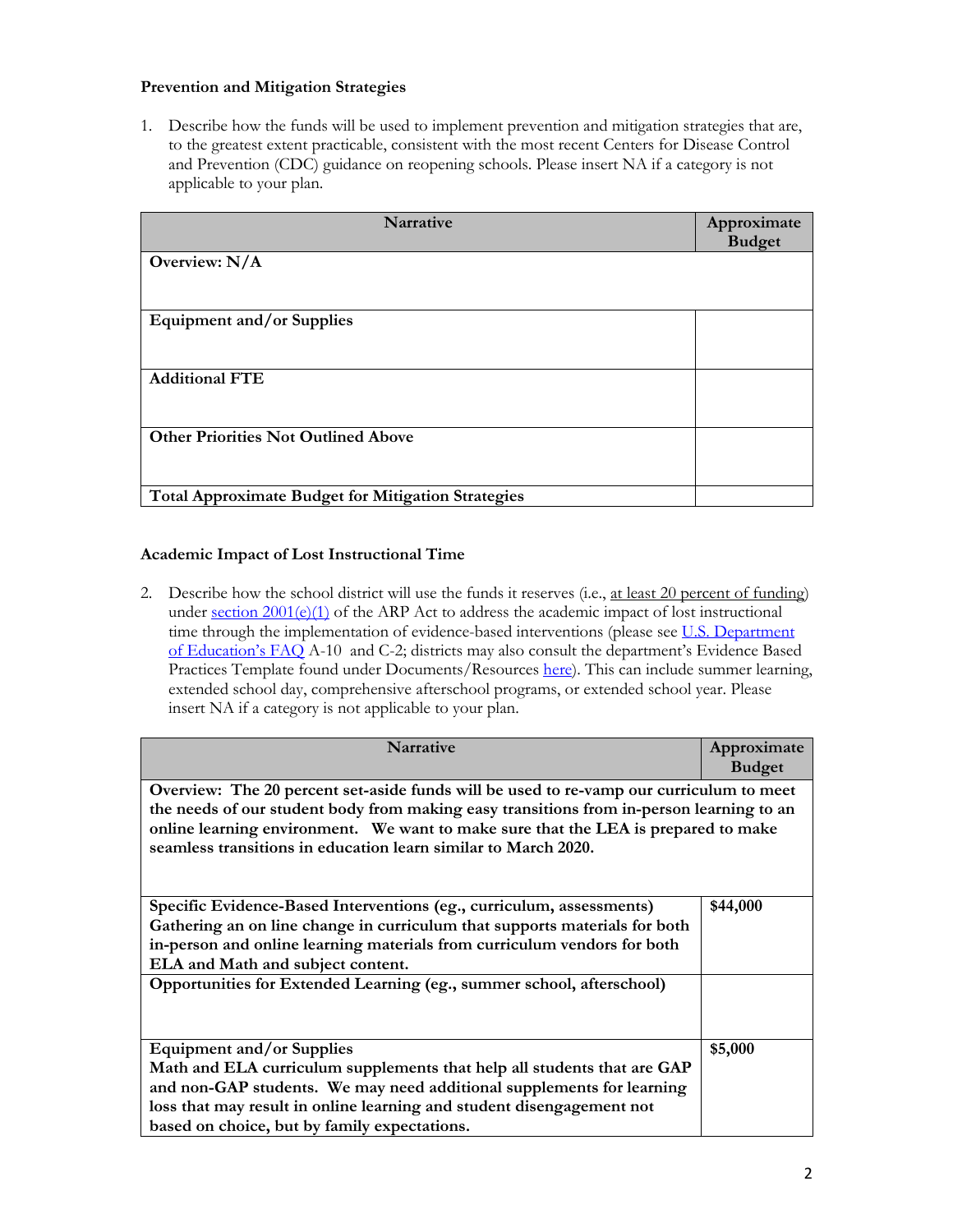| <b>Additional FTE</b>                                              |  |
|--------------------------------------------------------------------|--|
|                                                                    |  |
|                                                                    |  |
| <b>Other Priorities Not Outlined Above</b>                         |  |
|                                                                    |  |
|                                                                    |  |
| Total Approximate Budget for Academic Impact of Lost Instructional |  |
| Time                                                               |  |

# **Investments Aligned with Student Needs**

3. Describe how the school district will ensure that the interventions it implements described in question 2 above will respond to the academic, social, emotional, and mental health needs of all students, and particularly those students disproportionately impacted by the COVID-19 pandemic. This should include specific language around each of the below groups. Discuss each category by elementary, middle, and high school, if appropriate.\*

| All students<br>The curriculum changes is for all<br>The curriculum changes to modify our<br>students that we want to make sure<br>plans will help students to be<br>that students are meeting state<br>successful then what they subjected to<br>standards. Regardless of other<br>18 months ago when we cut the ties<br>between the school and student<br>classifications below this investment is<br>made for all students and not just for<br>learning by using a modified online<br>the few individuals.<br>component in a complete instant<br>leaving students to struggle.<br>Every school district needs to ensure that<br>the most up-to-date curriculum is offered<br>in the regular classroom. These offerings<br>should include effective, evidence-based<br>learning strategies designed to close<br>achievement gaps and ensure that all<br>students meet South Dakota's challenging<br>academic standards. If the Bowdle School<br>District would consider using ESSER<br>funds for curriculum enhancement or<br>updates, all students would benefit,<br>especially Title I students. Whereas the<br>goal of Title I is to provide a fair and equal<br>opportunity for disadvantaged students to<br>access a high-quality education, and to<br>attain proficiency level on state<br>achievement tests. ESSER federal grant<br>money would offer a unique opportunity<br>for our school district to enhance our<br>current curriculum resources and meet the<br>goals set forth through Title I.<br><b>Students</b><br>N/A<br>from low<br>income<br>families | Population | Academic | Social, Emotional, and Mental |
|----------------------------------------------------------------------------------------------------------------------------------------------------------------------------------------------------------------------------------------------------------------------------------------------------------------------------------------------------------------------------------------------------------------------------------------------------------------------------------------------------------------------------------------------------------------------------------------------------------------------------------------------------------------------------------------------------------------------------------------------------------------------------------------------------------------------------------------------------------------------------------------------------------------------------------------------------------------------------------------------------------------------------------------------------------------------------------------------------------------------------------------------------------------------------------------------------------------------------------------------------------------------------------------------------------------------------------------------------------------------------------------------------------------------------------------------------------------------------------------------------------------------------------------------------------------------------|------------|----------|-------------------------------|
|                                                                                                                                                                                                                                                                                                                                                                                                                                                                                                                                                                                                                                                                                                                                                                                                                                                                                                                                                                                                                                                                                                                                                                                                                                                                                                                                                                                                                                                                                                                                                                            |            |          | Health                        |
|                                                                                                                                                                                                                                                                                                                                                                                                                                                                                                                                                                                                                                                                                                                                                                                                                                                                                                                                                                                                                                                                                                                                                                                                                                                                                                                                                                                                                                                                                                                                                                            |            |          |                               |
|                                                                                                                                                                                                                                                                                                                                                                                                                                                                                                                                                                                                                                                                                                                                                                                                                                                                                                                                                                                                                                                                                                                                                                                                                                                                                                                                                                                                                                                                                                                                                                            |            |          |                               |
|                                                                                                                                                                                                                                                                                                                                                                                                                                                                                                                                                                                                                                                                                                                                                                                                                                                                                                                                                                                                                                                                                                                                                                                                                                                                                                                                                                                                                                                                                                                                                                            |            |          |                               |
|                                                                                                                                                                                                                                                                                                                                                                                                                                                                                                                                                                                                                                                                                                                                                                                                                                                                                                                                                                                                                                                                                                                                                                                                                                                                                                                                                                                                                                                                                                                                                                            |            |          |                               |
|                                                                                                                                                                                                                                                                                                                                                                                                                                                                                                                                                                                                                                                                                                                                                                                                                                                                                                                                                                                                                                                                                                                                                                                                                                                                                                                                                                                                                                                                                                                                                                            |            |          |                               |
|                                                                                                                                                                                                                                                                                                                                                                                                                                                                                                                                                                                                                                                                                                                                                                                                                                                                                                                                                                                                                                                                                                                                                                                                                                                                                                                                                                                                                                                                                                                                                                            |            |          |                               |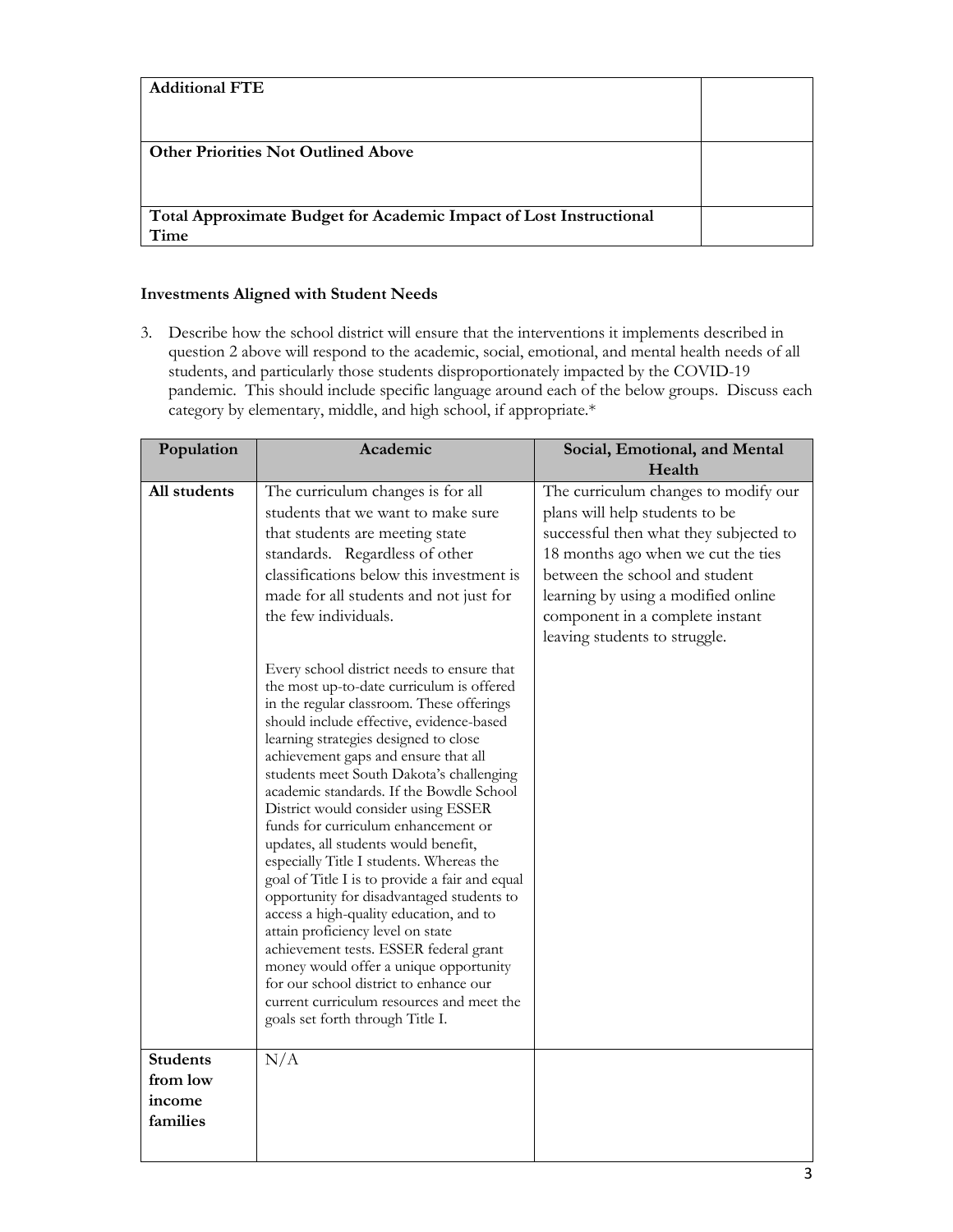| Students of     | N/A                                         |                                            |
|-----------------|---------------------------------------------|--------------------------------------------|
| color           |                                             |                                            |
|                 |                                             |                                            |
|                 |                                             |                                            |
|                 |                                             |                                            |
| English         | N/A                                         |                                            |
| learners        |                                             |                                            |
|                 |                                             |                                            |
|                 |                                             |                                            |
|                 |                                             |                                            |
|                 |                                             |                                            |
| Children with   | Special Education students would benefit    | This will help students reduce stress      |
| disabilities    | from new curriculum because it would        |                                            |
|                 | match the standards that their peers are    | and anxiety because we want students       |
|                 | working on within the general education     | in this area to be successful and not fail |
|                 | classroom. The material would be geared     | because we want to reduce barriers to      |
|                 | towards the special education students'     | help alleviate stress and improve          |
|                 | level instead of the level of their         | student well being because they have a     |
|                 | peers. The new curriculum will help to      | better connection then the general         |
|                 | make the students learning more             | eduation studenst.                         |
|                 | individualized while keeping them included  |                                            |
|                 | by having the same weekly concept as their  |                                            |
|                 | peers so they can interact with each other. |                                            |
|                 |                                             |                                            |
| <b>Students</b> | N/A                                         |                                            |
| experiencing    |                                             |                                            |
| homelessness    |                                             |                                            |
|                 |                                             |                                            |
|                 |                                             |                                            |
|                 |                                             |                                            |
|                 |                                             |                                            |
|                 |                                             |                                            |
| Children in     | N.a                                         |                                            |
| foster care     |                                             |                                            |
|                 |                                             |                                            |
|                 |                                             |                                            |
|                 |                                             |                                            |
|                 |                                             |                                            |
|                 |                                             |                                            |
| Migratory       | N/A                                         |                                            |
| students        |                                             |                                            |
|                 |                                             |                                            |
|                 |                                             |                                            |
|                 |                                             |                                            |
|                 |                                             |                                            |
|                 |                                             |                                            |

*\*If a population is not traditionally and was not present during the 2020-21 school year, the district may include a statement on how it will address the needs of such students should that population be present in the 2021-22, 2022-23 or 2023-24 school years.*

# **Investments in Other Allowed Activities**

4. Describe how the school district will spend its remaining allocation consistent with section 2001(e)(2) of the ARP Act (see here for remaining allowable uses of funds). Please insert NA if a category is not applicable to your plan.

| <b>Narrative</b> | Approximate<br><b>Budget</b> |
|------------------|------------------------------|
|                  |                              |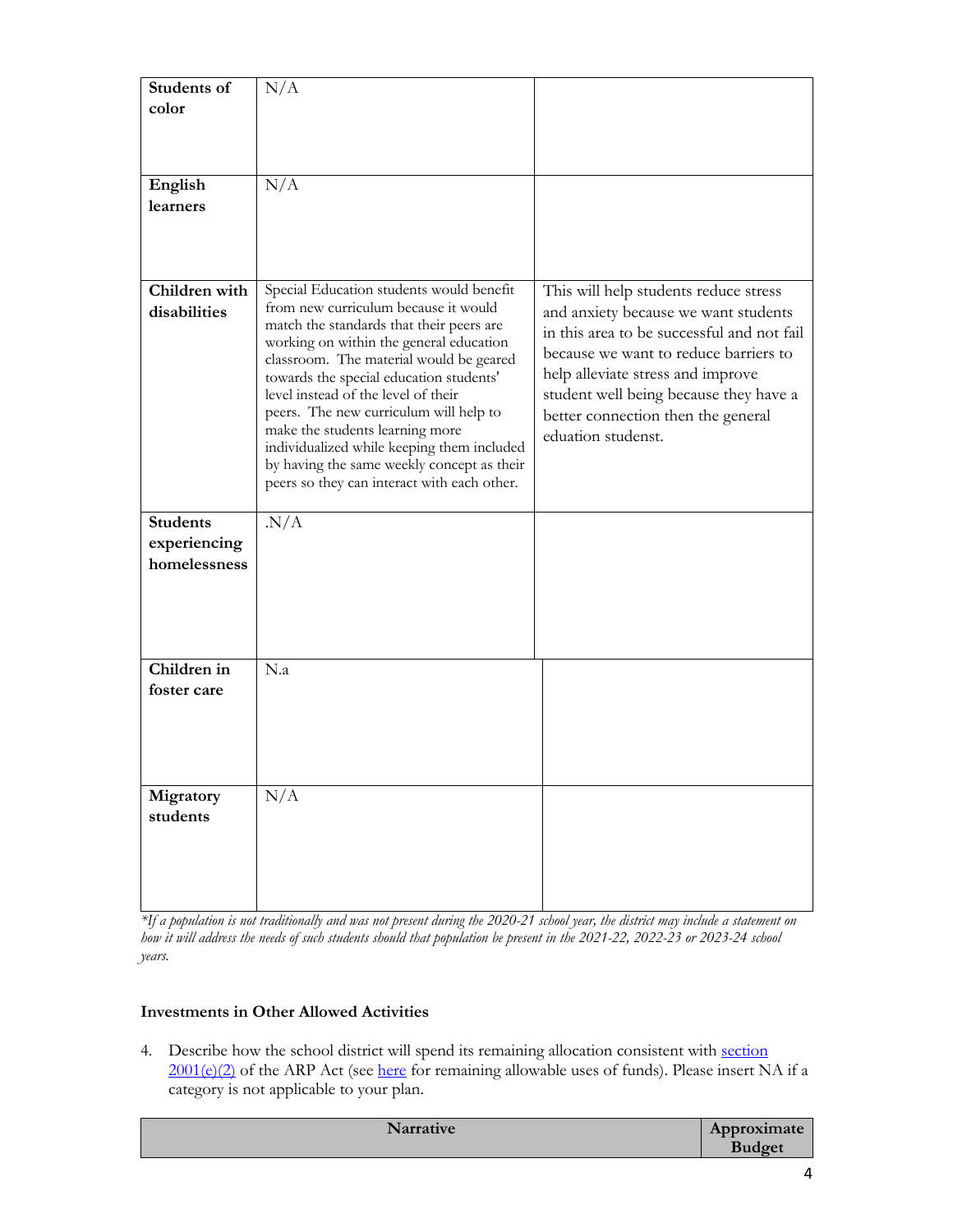| Overview $N/A$<br><b>Academic Supports</b><br><b>Educator Professional Development</b><br><b>Interventions that Address Student Well-Being</b><br><b>Strategies to Address Workforce Challenges</b><br><b>Other Priorities Not Outlined Above</b><br>Total Approximate Budget for Investments in Other Allowed Activities |  |
|---------------------------------------------------------------------------------------------------------------------------------------------------------------------------------------------------------------------------------------------------------------------------------------------------------------------------|--|
|                                                                                                                                                                                                                                                                                                                           |  |
|                                                                                                                                                                                                                                                                                                                           |  |
|                                                                                                                                                                                                                                                                                                                           |  |
|                                                                                                                                                                                                                                                                                                                           |  |
|                                                                                                                                                                                                                                                                                                                           |  |
|                                                                                                                                                                                                                                                                                                                           |  |
|                                                                                                                                                                                                                                                                                                                           |  |
|                                                                                                                                                                                                                                                                                                                           |  |
|                                                                                                                                                                                                                                                                                                                           |  |
|                                                                                                                                                                                                                                                                                                                           |  |
|                                                                                                                                                                                                                                                                                                                           |  |
|                                                                                                                                                                                                                                                                                                                           |  |
|                                                                                                                                                                                                                                                                                                                           |  |
|                                                                                                                                                                                                                                                                                                                           |  |
|                                                                                                                                                                                                                                                                                                                           |  |
|                                                                                                                                                                                                                                                                                                                           |  |
|                                                                                                                                                                                                                                                                                                                           |  |
|                                                                                                                                                                                                                                                                                                                           |  |
|                                                                                                                                                                                                                                                                                                                           |  |
|                                                                                                                                                                                                                                                                                                                           |  |
|                                                                                                                                                                                                                                                                                                                           |  |
|                                                                                                                                                                                                                                                                                                                           |  |
|                                                                                                                                                                                                                                                                                                                           |  |
|                                                                                                                                                                                                                                                                                                                           |  |
|                                                                                                                                                                                                                                                                                                                           |  |
|                                                                                                                                                                                                                                                                                                                           |  |
|                                                                                                                                                                                                                                                                                                                           |  |
|                                                                                                                                                                                                                                                                                                                           |  |

5. If the school district proposes to use any portion of ARP ESSER funds for renovation, air quality, and/or construction projects, describe those projects below. Each project should be addressed separately. (Districts may add boxes as needed). Please insert NA if this category is not applicable to your plan.

Please also note that these projects are subject to the department's prior approval. For further guidance, see U.S. Department of Education's FAQs B-6, B-7, B-8 and C-27.

| <b>Narrative</b>                                                                                                                                                                                                                                                                                                                                                                                                                                                                                                                                                                                                                                                                                                                                                                                                                                                                                                                                                                                                                                                                                                                                                                                                                                                                                                                                                                                                                                                                                                           | Approximate<br><b>Budget</b> |
|----------------------------------------------------------------------------------------------------------------------------------------------------------------------------------------------------------------------------------------------------------------------------------------------------------------------------------------------------------------------------------------------------------------------------------------------------------------------------------------------------------------------------------------------------------------------------------------------------------------------------------------------------------------------------------------------------------------------------------------------------------------------------------------------------------------------------------------------------------------------------------------------------------------------------------------------------------------------------------------------------------------------------------------------------------------------------------------------------------------------------------------------------------------------------------------------------------------------------------------------------------------------------------------------------------------------------------------------------------------------------------------------------------------------------------------------------------------------------------------------------------------------------|------------------------------|
| Overview: The Bowdle School District would use it appropriation of funding to actually<br>install an HVAC, air-quality units that complies with national standards and installed by<br>individuals that follow Davis-Bacon Act wage standards. The LEA, Bowdle School<br>District has not had any centralized HVAC system install since the building was erected in<br>the 1960's or 1970's. At the time, there has been no need for the luxuries of these costs<br>because of how the traditional school calendar was built in remote, rural, South Dakota<br>and did not conduct or predict. Most pandemics or epidemics at the time were located in<br>the old world and were self-contained to those isolated regions. The school district has<br>not had a major renovation or remodeling since the original inception, which is over half a<br>century old. We will have to get an engineering company to help plan and do the best<br>study with the appropriate specs to put appropriate units. The engineering company will<br>put it out for bid in the local paper and in the regional areas of South Dakota or Bid<br>solicitor companies. The installation of these air filtration systems will help minimize and<br>mitigate any COVID19 or any other biological, chemical or other harmful particulates or<br>contaminants in the air. The current federal government administration has made it a<br>point that in-person learning must be conducted and with the current American Rescue<br>Plan funding. |                              |
|                                                                                                                                                                                                                                                                                                                                                                                                                                                                                                                                                                                                                                                                                                                                                                                                                                                                                                                                                                                                                                                                                                                                                                                                                                                                                                                                                                                                                                                                                                                            |                              |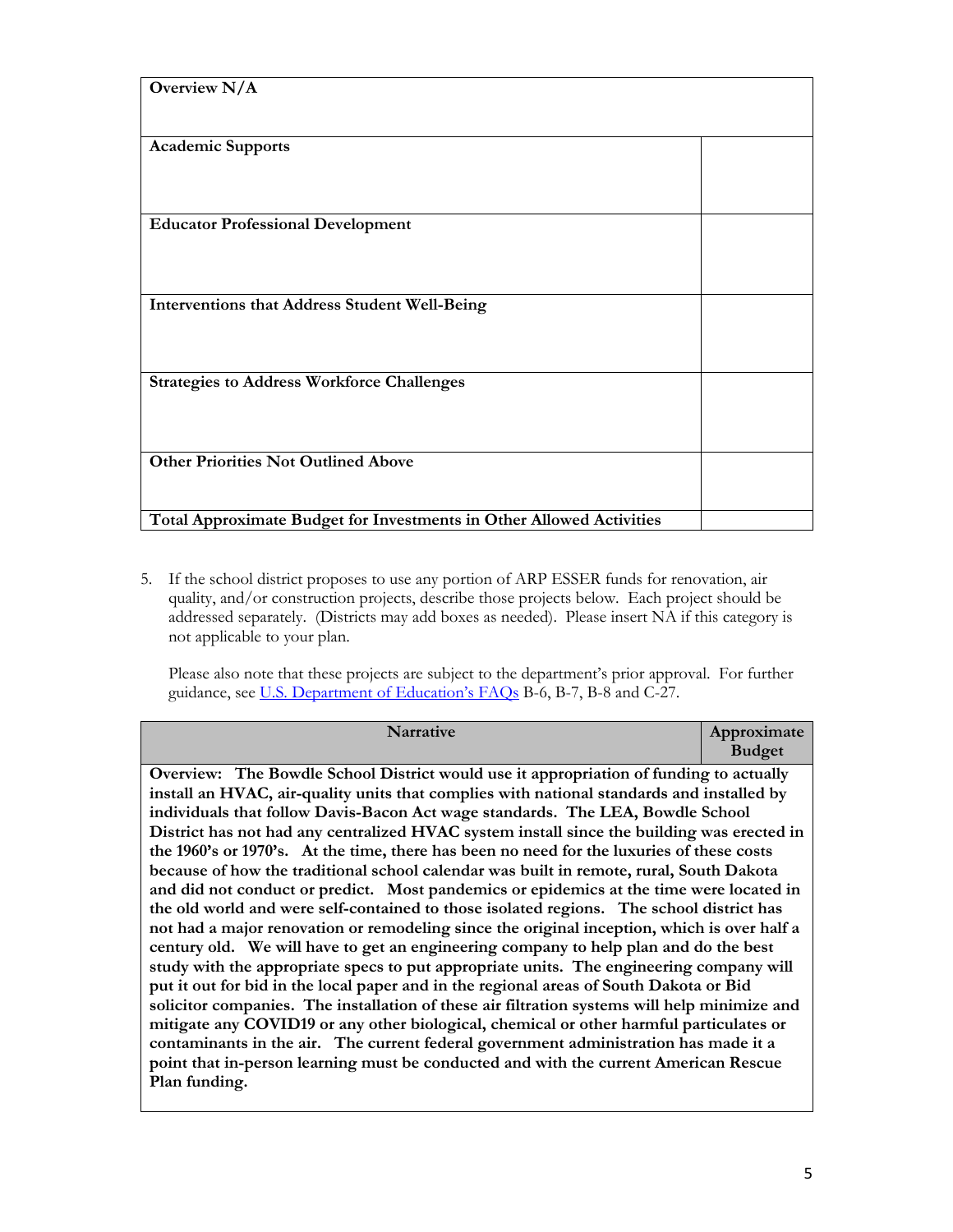| Project #1 Install HVAC air filtration system units into the school with the<br>appropriate labor and duct work in the entire K-12 building at Bowdle<br><b>School District.</b>                  | \$163,250 |
|---------------------------------------------------------------------------------------------------------------------------------------------------------------------------------------------------|-----------|
| Project #2 Hiring an engineering company the engineer to plan and<br>design how to install an HVAC system in a school appropriately with any<br>structural, mechanical or electrical limitations. | \$10,000  |
| Total Approximate Budget for Renovation, Air Quality, and/or<br>Construction                                                                                                                      | \$173,250 |

6. Before considering construction activities as part of the district's response to COVID-19 and as a component to emerging stronger post-pandemic, describe how and with which funding sources the district will support other essential student needs or initiatives.

| Narrative                                                                                                                                                                                                                                                                                                                                                                                                                                                                                                                                                                                                                                                                                                        | Approximate   |
|------------------------------------------------------------------------------------------------------------------------------------------------------------------------------------------------------------------------------------------------------------------------------------------------------------------------------------------------------------------------------------------------------------------------------------------------------------------------------------------------------------------------------------------------------------------------------------------------------------------------------------------------------------------------------------------------------------------|---------------|
|                                                                                                                                                                                                                                                                                                                                                                                                                                                                                                                                                                                                                                                                                                                  | <b>Budget</b> |
| Overview<br>We are using the entire amount of this funding to make sure that we have better<br>air circulation systems within the Bowdle School District. This mitigation will<br>take precedent with the ARP ESSER III funds because it will cost about that<br>much the award granted to do this project and then some. We have used our<br>funds from the first and second round to have mitigation steps already prepared<br>with purchasing PPE and thermal scanning units, and air filtration areas in large<br>community areas using CARES and ESSER II funds. We want to make sure this<br>project can be seen by the public and it affects all stakeholders, and not just<br>students but our community | \$300,000     |
| We used a mixture of various funds beyond ESSER III ARP funds to help<br>manage student mental health with acquiring more time with our school<br>counselor via our general funds. With our curriculum needs for our school<br>district when our ESSER funds becomes exhausted then the LEA will tap into<br>the capital outlay funding for these goods and services. In addition, if there is a<br>cost overrun on our air-filtration HVAC system, the the LEA will help subsidize<br>the rest using both our capital outlay and general fund to cover the extra ordinary<br>costs.                                                                                                                             |               |

# **Engaging Students at Risk**

- 7. Describe how the school district will use ARP ESSER funds to identify, reengage, and support students most likely to have experienced the impact of lost instructional time, including, but not limited to:
	- a. Students who have missed the most in-person instruction in the 2019-20 and 2020-21 school years
	- b. Students who did not participate or participated inconsistently in remote instruction
	- c. Students most at risk of dropping out of school.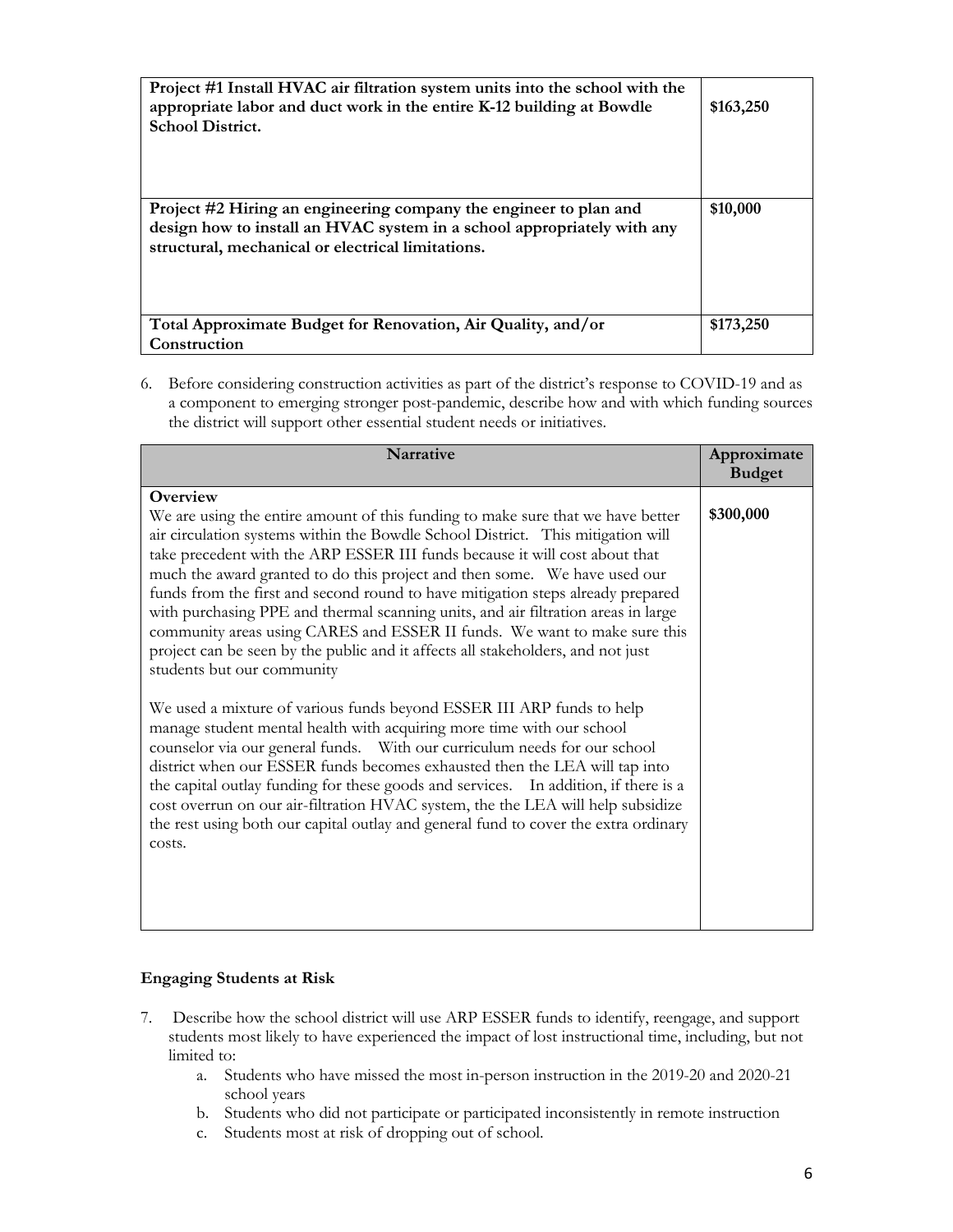Please note if these strategies represent a continuation from either ESSER I or ESSER II funding.

#### **Narrative**

### **Overview**

**We did not have an at-risk populations or situation for students to be placed in this category. We had in-person learning with minimal amounts no school closures compared to other area schools. At-risk and other populations worked hard to make sure we follow COVID19 mitigation procedures and understood the risk and consequences of COVID19 and made sure they knew.**

**Missed Most In-Person**

**Did Not Participate in Remote Instruction.** 

**Almost all students did not participate in remote instruction, but were in-person learning unless for medical reasons. We decided to use our State DDN services to reach out to our medical reasoning students or quarantine students to participate. The DDN services were not stationary, but moved from classroom to classroom. We wanted to make sure the bandwidth was solid connection to deal with multiple students.**

**At Risk for Dropping Out**

# **Stakeholder Consultation:**

8. Describe how the school district did and will continue to engage in meaningful consultation with stakeholders around the planned use of ARP ESSER funds.

#### **Narrative**

**Overview, including the three highest priority needs that emerged from consultation**

**Public comment was held with our Return to School Plan and our ARP ESSER III plan with the use of the perspective funding. They were in support of the plan, but were not pleased when they look at how distribution of those funds between school districts.**

**Students**

**Students were please the Return to School plan and the priority for the ARP ESSER III funds. Students using surveymonkeys, focus groups and public comment areas to go over student safety in having clean air and to mitigate risk of COVID19 in student classroom. They were looking for better ventilation during school surveys. They talk about improving learning for all students to make sures students did not fall behind the learning center. The use of curriculum obtainment was beneficial and wanted to focus on the most important which was Math and ELA.**

**Families**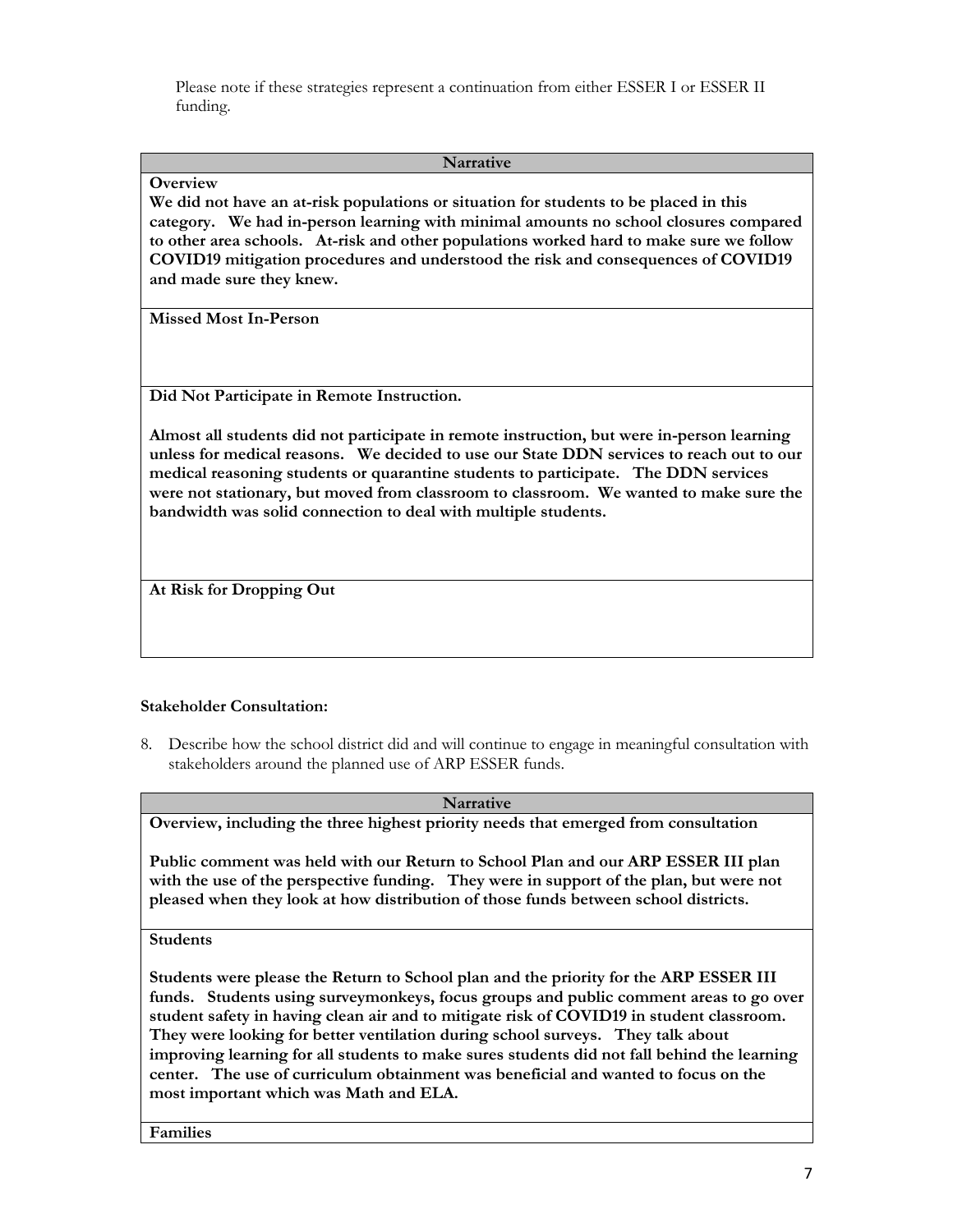**Families commented using surveymonkeys and all comments were kept anonymous. Families knew that our return to school plan was solid, but worried about the future planning for student health with the uptick of cases for the unvaccinated and students who can legally obtain the vaccine. Families liked our Return to School Plan and our ARP ESSER III plan with the use of the perspective funding. They were in support of the plan, but were not pleased when they look at how distribution of those funds between school districts.**

**School and district administrators (including special education administrators)**

**I am the only administrator in the school district. The proposal was brought by administration by looking at the needs of the school district. The school district had severe deficiencies and its mindset prior to the pandemic was stagnant. During the pandemic it was a hard wakeup call in making sure we keep up with students. During the previous school year, we had in-person with few exceptions in dealing with hybrid learning, then we want to alleviate students and parents who did not feel safe in coming back to school.**

**Teachers, principals, school leaders, other educators, school staff, and their unions**

**Teachers liked our Return to School Plan and our ARP ESSER III plan and saw the need of updating our curriculum in meeting with student body that can be better support for all students with materials that can be easily transition to our students in various formats. The air filtration system was** 

**Tribes (for affected LEAs under Section 8538 of the ESEA; see here for more detail)**

**N/A**

**Civil rights organizations (including disability rights organizations), as applicable**

**N/A**

**Stakeholders representing the interests of: children with disabilities, English learners, children experiencing homelessness, children and youth in foster care, migratory students, children who are incarcerated, and other underserved students**

**N/A**

# **The public**

**Public comment was head and were supportive of the school districts plans. They got concerned about cost overruns, which is understandable but any additional funds, which we would use is our capital outlay or general fund. We also tried to reach the public using different platforms like facebook, SurveyMonkey and are school messenger to get their reachtion to the plan. They were concerned by the costs and will ESSER III funds help cover the entire costs.**

# **District Assurance of Regular Review**

The South Dakota Department of Education will collect assurances from superintendents that ARP ESSER Plans have been reviewed, available for public comment, and amended if necessary at these points during the school year: